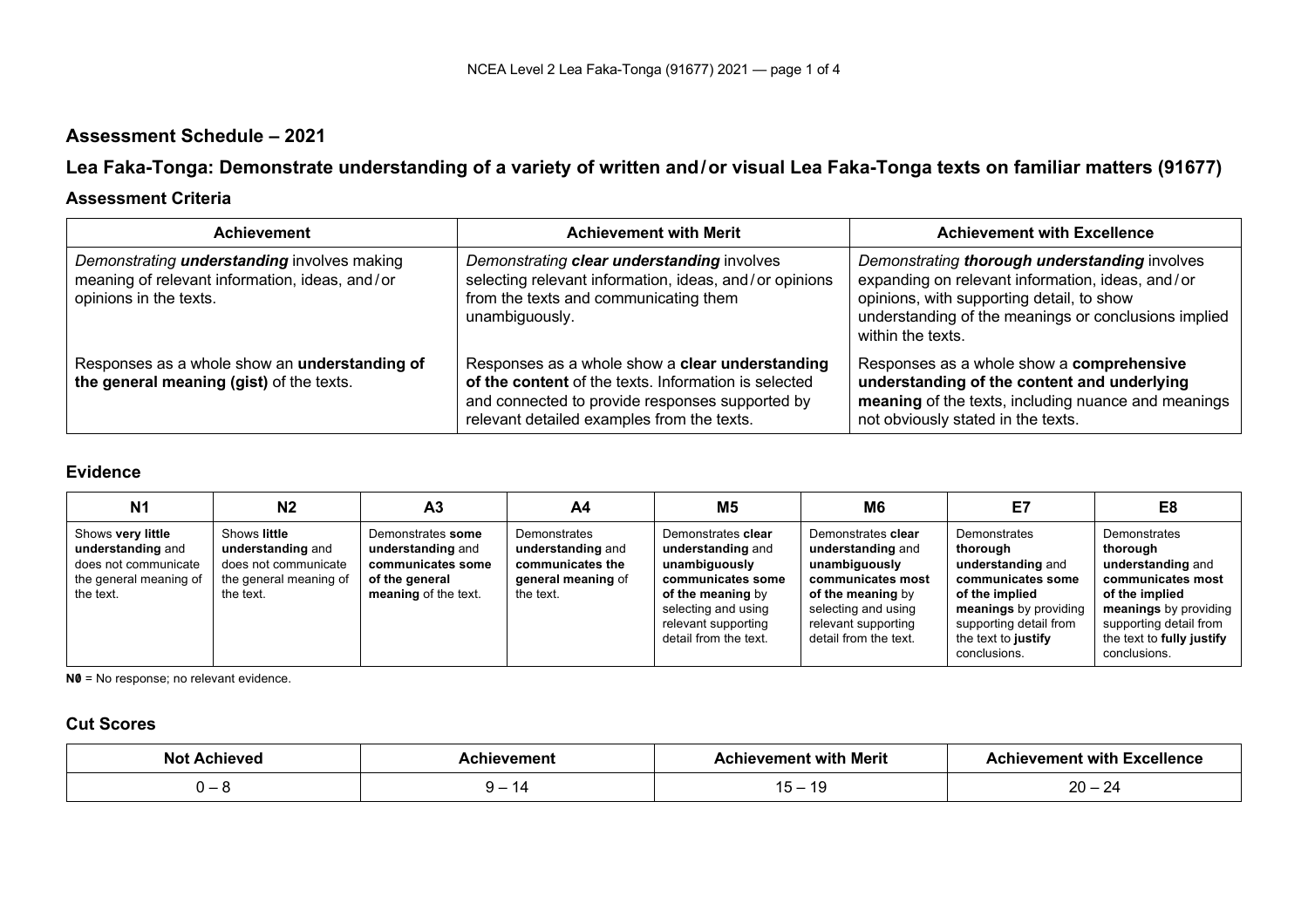#### **Sample Evidence**

What follows is not a complete list of all acceptable responses, nor is it an indication of the exact wording required.

Assessment judgments are based on the level of understanding shown, rather than knowledge of individual lexical items.

Quoting or direct translation alone are not sufficient evidence that the candidate understands the meaning of the text **clearly** or **thoroughly**.

The overall grade for a question must be judged after considering how much of the text as a whole has been understood, and to what depth. Refer to the Evidence statements above.

| <b>Question ONE</b>                                                                                                                                   | <b>Achievement</b>                                                                                                                                     | <b>Achievement with Merit</b>                                                                                                                                                                                                                                              | <b>Achievement with Excellence</b>                                                                                                                                                                                                                                                                                                                                                                                                                                                                                                                                                                                                                                                                                       |
|-------------------------------------------------------------------------------------------------------------------------------------------------------|--------------------------------------------------------------------------------------------------------------------------------------------------------|----------------------------------------------------------------------------------------------------------------------------------------------------------------------------------------------------------------------------------------------------------------------------|--------------------------------------------------------------------------------------------------------------------------------------------------------------------------------------------------------------------------------------------------------------------------------------------------------------------------------------------------------------------------------------------------------------------------------------------------------------------------------------------------------------------------------------------------------------------------------------------------------------------------------------------------------------------------------------------------------------------------|
| (a) Possible evidence<br>showing understanding of<br>the first contact Tongans<br>had with missionaries.                                              | • Missionaries arrived in<br>1797.<br>• Missionaries found it very<br>difficult to be allowed to<br>land in Tonga. However,<br>two chiefs helped them. | • When the missionaries arrived by<br>ship, Tongans paddled out in<br>canoes to protect their shores.<br>• When Tongans came in contact<br>with the missionaries, they were<br>interested in their tools. However,<br>they also wanted to protect their<br>land from them. | • When they first met, it was hard for missionaries to land, because<br>Tongans wanted to protect their land. However, two high chiefs<br>helped the missionaries, providing them with protection, land, and<br>strategies for their work, e.g. spreading to different parts of the<br>country.<br>• The missionaries tried to engage with the Tongans by showing them<br>their tools and teaching them carpentry skills before trying to convert<br>them to the Christian way of life.                                                                                                                                                                                                                                  |
| (b) Possible evidence<br>showing understanding of<br>the problems that existed<br>between the different<br>groups of people<br>mentioned in the text. | • Not all Tongans wanted<br>the missionaries to come<br>ashore, but two chiefs<br>supported their arrival.                                             | • The missionaries were betrayed<br>by the crew of the ship that took<br>them to Tonga.<br>• Tongans were more interested in<br>the missionaries' tools than in<br>religion and tried to steal tools.                                                                      | • The three different people mentioned in the text reacted differently:<br>- Two of the Tongan chiefs helped the missionaries, despite the fact<br>most Tongans did not want them to land.<br>- The crew of the ship were against the missionaries when they<br>landed. They told the Tongans that the missionaries wanted to<br>colonise Tonga. They told them that singing and praying was the<br>way missionaries would try to kill them.<br>- There were language barriers between the missionaries and the<br>Tongans.<br>• There were tensions / tribal wars among the Tongan people<br>themselves; this made the work of the missionaries more difficult<br>and meant they had to spread out and live separately. |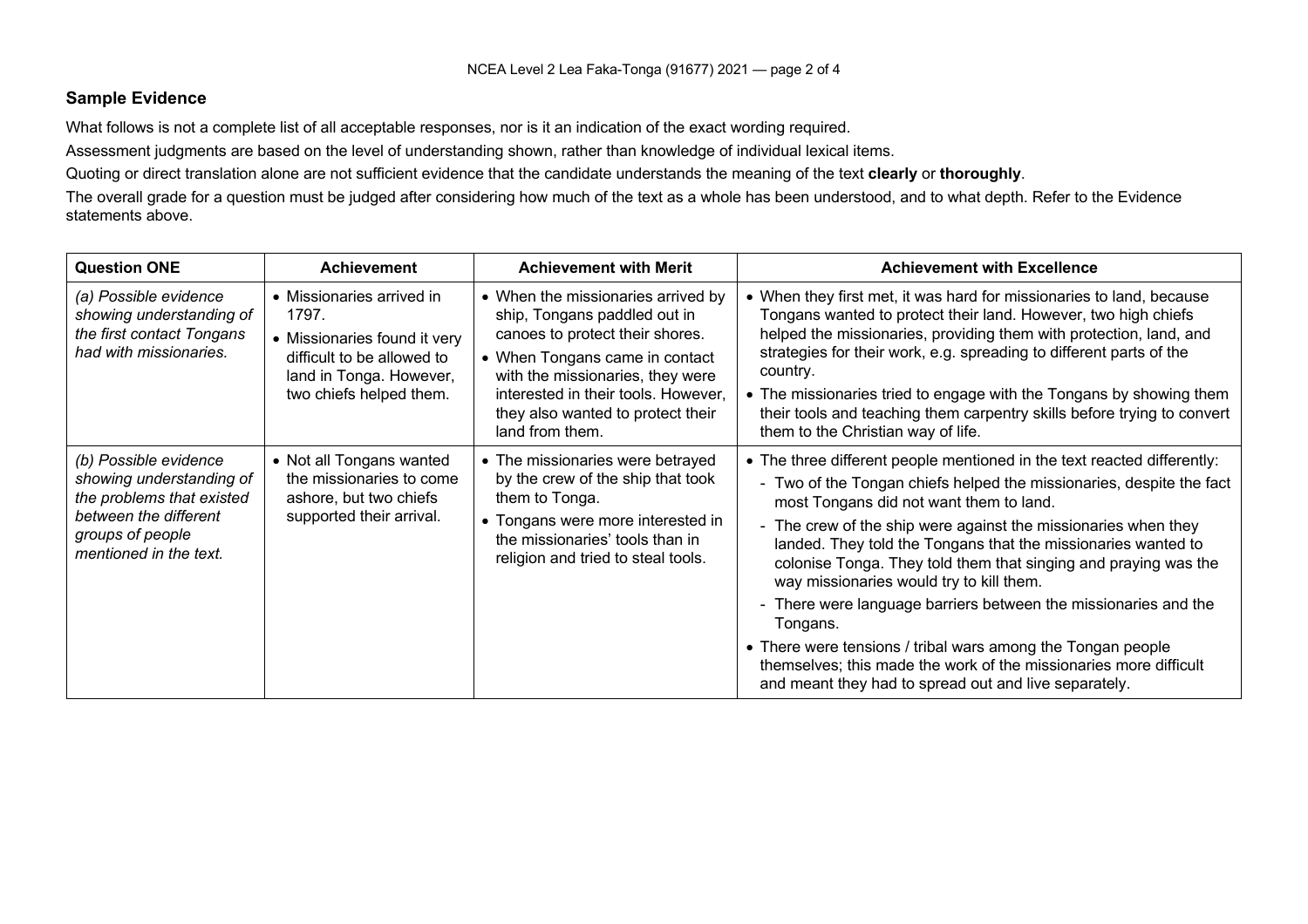| <b>Question TWO</b>                                                                                                    | <b>Achievement</b>                                                                                                           | <b>Achievement with Merit</b>                                                                                                                                                                                                                                                                                                                    | <b>Achievement with Excellence</b>                                                                                                                                                                                                                                                                                                                                                                                                                                                                                                                                                 |
|------------------------------------------------------------------------------------------------------------------------|------------------------------------------------------------------------------------------------------------------------------|--------------------------------------------------------------------------------------------------------------------------------------------------------------------------------------------------------------------------------------------------------------------------------------------------------------------------------------------------|------------------------------------------------------------------------------------------------------------------------------------------------------------------------------------------------------------------------------------------------------------------------------------------------------------------------------------------------------------------------------------------------------------------------------------------------------------------------------------------------------------------------------------------------------------------------------------|
| (a) Possible evidence<br>showing understanding of<br>how Tongans rely on the<br>ocean in order to survive.             | • It is a source of healthy<br>food.<br>• It is also a source of<br>income.                                                  | • It is a source of healthy food, such<br>as fish, shellfish, and seaweed, for<br>Tongan families.<br>• Shells and whale teeth fetch a good<br>amount of money.                                                                                                                                                                                  | • Tongans depend on the ocean for their wealth and their health,<br>so it is important that they protect it so they will continue to have<br>access to its resources.                                                                                                                                                                                                                                                                                                                                                                                                              |
| (b) Possible evidence<br>showing understanding of<br>what Tongans can do to<br>protect the ocean and its<br>resources. | • According to the text,<br>people need to keep the<br>ocean free of rubbish.<br>• And not overfish.<br>• Look after plants. | • Tongans can help protect the ocean<br>by not throwing rubbish into it; only<br>keeping bigger fish and leaving the<br>young ones to multiply; and only<br>taking enough fish for their family.<br>• Tongans need to protect vegetation<br>such as the tongo plant<br>(mangroves).<br>• Tongans can help by not wasting<br>food from the ocean. | • According to the text, the Tongan government has put in place<br>laws to protect the ocean and sea life.<br>• A government campaign reminds Tongans:<br>- not to throw rubbish, such as plastic bags, which could hurt sea<br>creatures, into the ocean<br>to collect just enough seafood to feed their family to avoid<br>waste and overfishing<br>to only take large fish and shellfish and leave the smaller ones<br>to grow and multiply<br>- not to destroy marine and coastal habitats, such as reefs and<br>mangroves, as they are the breeding grounds of sea creatures. |